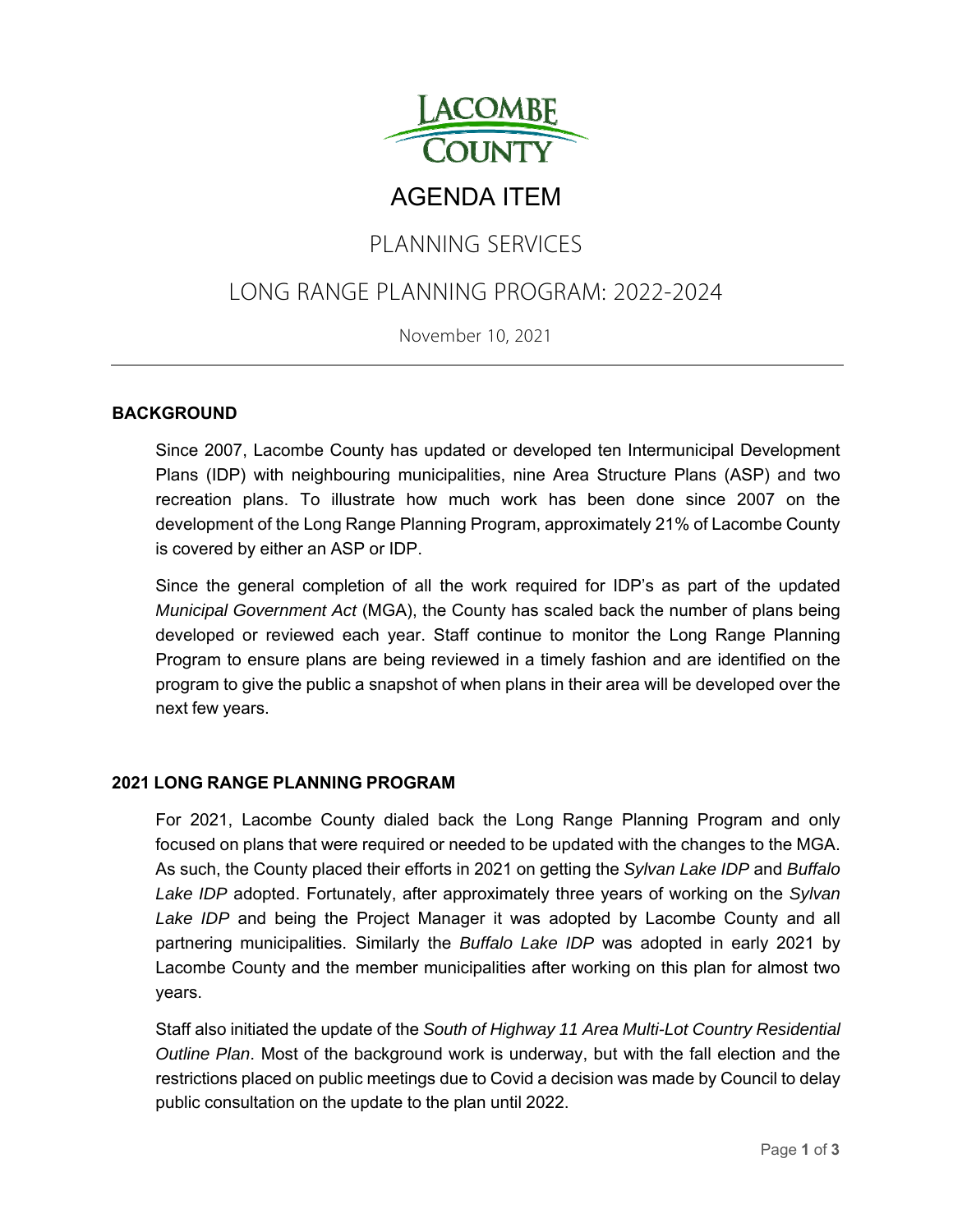#### **ANALYSIS**

Council decided in 2019 to take a step back from the intense pace placed on the Long Range Planning Program over the previous few years. Staff and Council were concerned that there was some public participation fatigue since the previous few years involved a lot of demands on their time to provide input and feedback. Essentially it had been nonstop public meetings starting with the 2017 *Municipal Development Plan* and *Land Use Bylaw* review and then continuing on with all the IDPs and ASPs.

2020 and 2021 brought some additional challenges with the restrictions on holding public meetings needed to garner public input on plans. Staff have been looking at new ways to undertake appropriate public consultation that is effective in light of the restrictions. It is hoped that in 2022 a hybrid of in person and digital public consultation can be used to create meaningful and effective public engagement on the plans.

An additional challenge to increasing the scope of the Long Range Planning Program is the increased work load in the Planning Services Department with many new development projects being considered and old projects gaining new life. Capacity to undertake more than one or two plans a year is limited as day to day work requirements take precedence. If additional plans are required to be undertaken above what can be accommodated by staff, they might have to be contracted out to a consultant to ensure they are given appropriate resources needed to get completed. A good example of that is the *Sylvan Lake IDP*, the amount of work that went into managing the project was been pretty significant, especially with the adaptation to a different way of public engagement to coincide with capacity limits. If Planning Services also had to undertake all the work being done by the consultant, the plan would have taken significantly longer to complete and be a substantial drain on our internal resources.

For 2022, staff will continue with the review and update the *South of Highway 11 Area Multi-Lot Country Residential Outline Plan*. This is Lacombe County's oldest plan as it was originally developed in 2001. In 2010 the County updated part of this plan and separated out the lands from Joffre Bridge to Haynes. The *Highway 11 (Joffre Bridge to Haynes) ASP* was created to provide more direction on residential development in the area to reflect some of the new policies and Districts that were newly created from the 2007 *Municipal Development Plan* and *Land Use Bylaw* review. As a result, the original *South of Highway 11 Area Multi-Lot Country Residential Outline Plan* still overlaps some of the lands identified in the updated ASP. Even though the ASP takes precedence, this could confuse the public if interest in the area ever comes to fruition. As a result, staff feel this should be addressed before it becomes an issue.

In 2022, staff also propose to undertake an update to the *Highway 2 West Area Structure Plan*. This ASP was originally developed in 2012 and has seen a fair amount of growth in the past several years. In addition, servicing is available now in both nodes, which wasn't